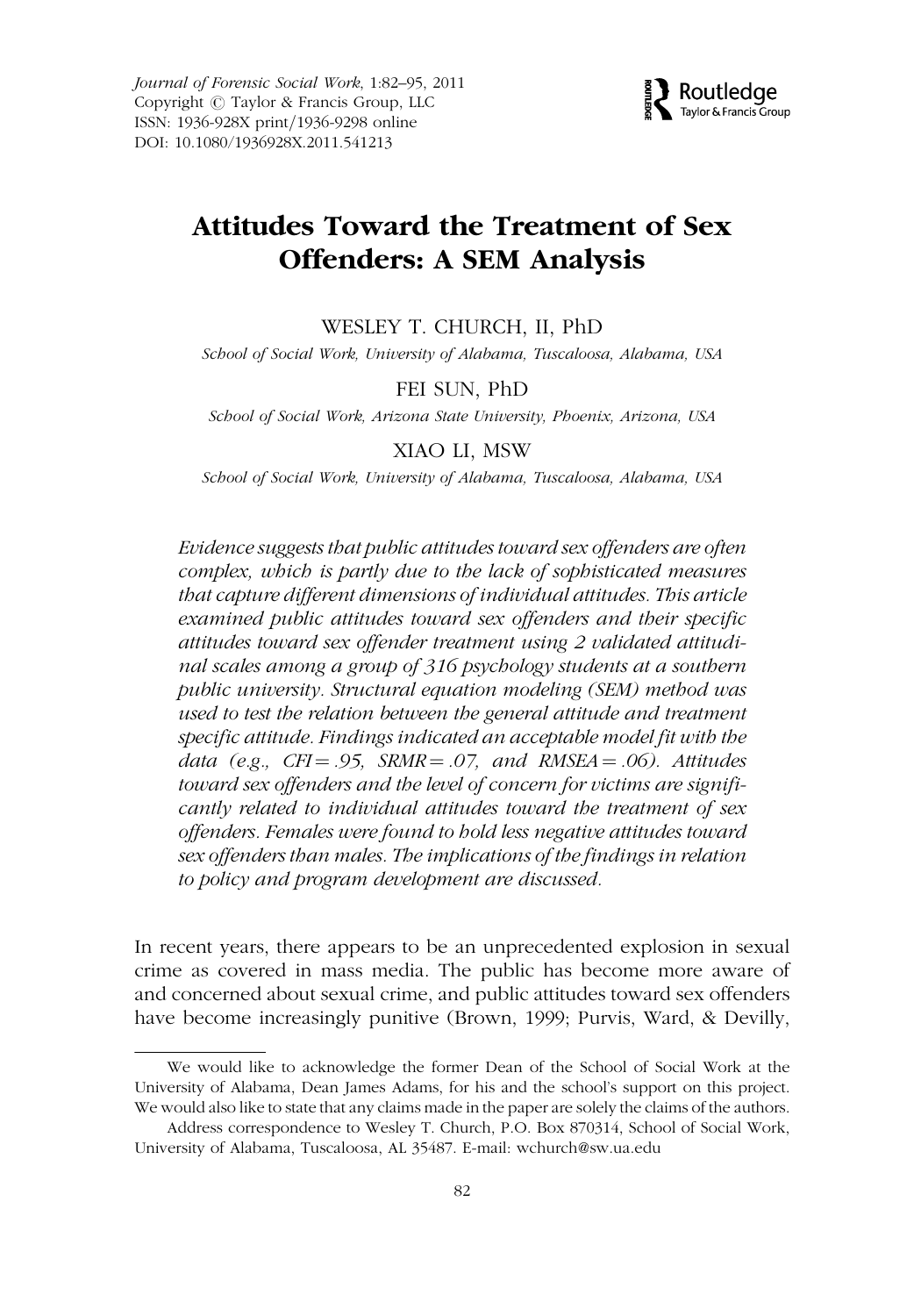2003). Consequently, new legislation pertaining to the sentencing of convicted sex offenders has focused on containment and monitoring rather than treatment and rehabilitation. However, research findings suggest that treatment programs for sex offenders are effective in decreasing subsequent sexual recidivism (Abracen & Looman, 2005). Knowledge about public attitudes towards sex offenders and their treatment is important in that such attitudes can influence personal reactions, policies, and legislative decision-making.

# ATTITUDES TOWARD SEX OFFENDERS: DIFFERENCES AMONG SOCIAL GROUPS

Previous studies examining public attitudes toward criminals and their punishment suggest that attitudes vary among different social groups (Brown, 1999; Hogue, 1993). Hogue (1993) found that personnel who work closely with sex offenders tend to hold more positive views toward them than personnel whose involvement is limited or indirect. Members of prison reform groups, volunteers in prison rehabilitation, and prisoners themselves were found to have more positive attitudes toward prisoners than correctional officers and law enforcement officers (Lea, Auburn, & Kibblewhite, 1999).

Evidence suggests that those who have no contact with sex offenders in their work might hold different views about this group. Griffin and West (2006) recommended that researchers study the attitudes of community members toward sex offenders in order to estimate how much knowledge people have about this population and how their knowledge, or lack thereof, translates into emotional reactions and firmly held attitudes. Ferguson and Ireland (2006) reached similar conclusions when they compared college students and staff members who worked in forensic settings. They found that the close tie between more exposure and more positive attitudes is applicable to people who do not work with sex offenders, except for those who have been sexually victimized and those close to someone who was a victim of such a crime.

Other factors highlighted in the literature as critical to individuals' attitudes toward sex offenders included gender, severity of crime, victim types, and offenders' social-economic status (Fedoroff & Moran, 1997; Feruson & Ireland, 2006; Lea et al., 1999). For example, female participants tended to agree upon a minimum period of incarceration followed by treatment for sex offenders (Valliant, Furac, & Antonowicz, 1994). Sex offenders who had child victims were considered to be more immoral and perceived more negatively than sex offenders who had adult women victims (Weekes, Pelletier, & Beaudette, 1995).

Review of previous literature leads to a conclusion that sex offenders are viewed negatively by members of specific professions (e.g., mental health professionals and researchers) and the public (Griffin & West, 2006).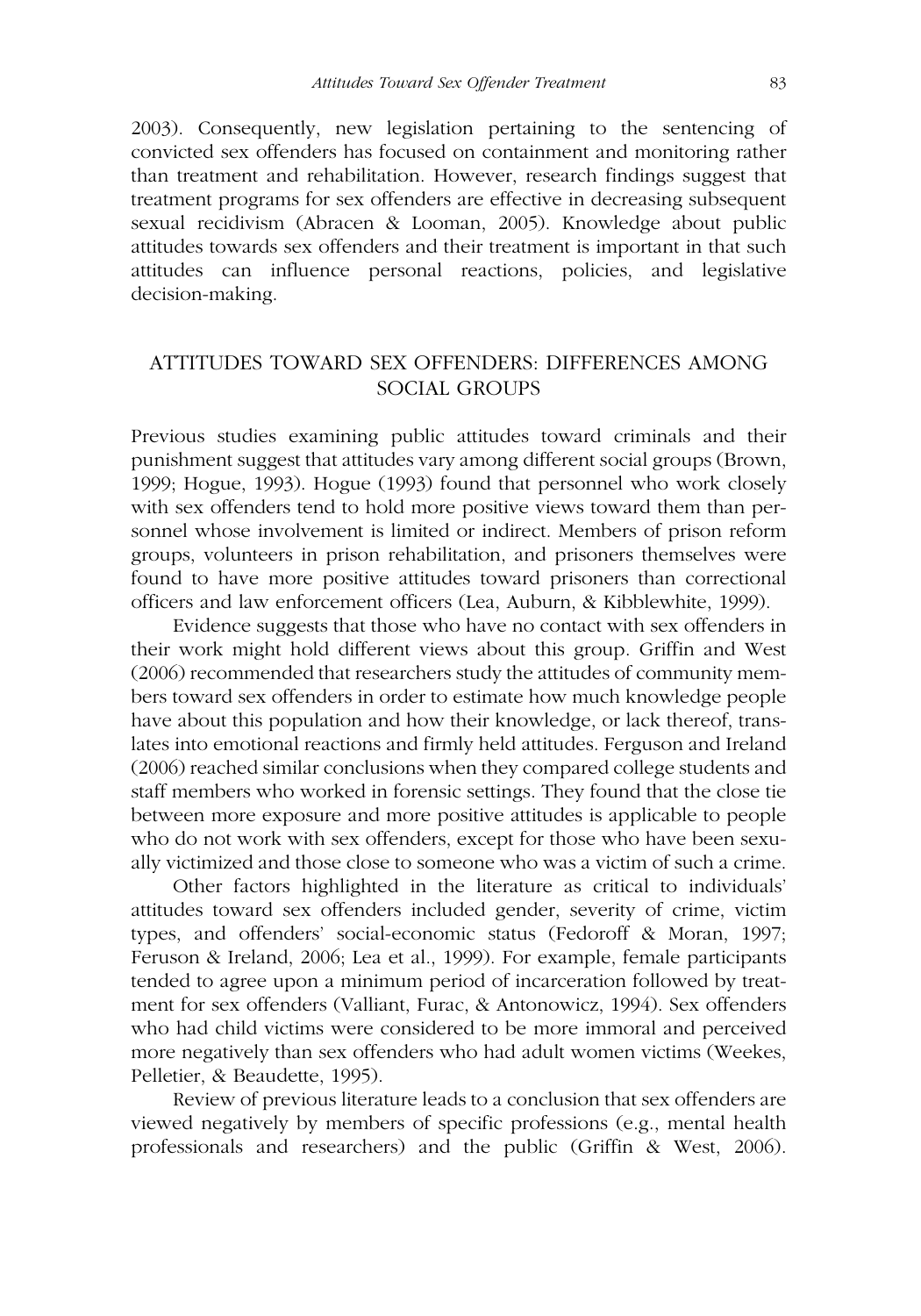However, categorization of attitudes into ''negative'' or ''positive'' may not be sufficient to reflect the subtle differences in the attitudes. Thus, a measure that assesses various aspects of attitudes is critical to the understanding of public attitudes toward sex offenders. Church, Wakeman, Miller, Clements, and Sun (2008) developed and validated a measure, the Community Attitudes Toward Sex Offenders (CATSO), that specifically addresses the public's attitudes toward sex offenders. The CATSO is comprised of four subscales that measure public attitudes in terms of sex offenders' social isolation, capacity to change, severity/dangerousness, and deviancy.

# ATTITUDES TOWARD THE TREATMENT OF SEX OFFENDERS

It is highly possible that individuals who have a lenient attitude toward sex offenders would favor treatment over punishment for sex offenders. Yet public attitude toward the treatment of sex offenders is not well understood. Opinions based upon misinformation and stereotypes often trigger negative attitudes toward treatment programs for sex offenders (Abracen & Looman, 2005). There is a belief that long and punitive sentences are preliminary and crucial prior to treatment and release among many people (Valliant, Furac & Antonowicz, 1994), and some people would not believe that sex offender treatment is effective even in light of research evidence that treatment programs (such as hormonal medication and cognitive-behavior approach) decrease recidivism rates and effectively reintegrate sex offenders into the community (Lösel & Schmucker, 2006). Even for those who understand the importance of treatment, there is an opposition to having a treatment facility for sex offenders built in their communities and an obvious rejection of accepting known sex offenders back into their own community (Valliant, Furac, & Antonowicz, 1994). While many in the public tend to favor punishment, there is also widespread support for treatment and a prevailing belief that rehabilitation is possible and needs to be made available to sex offenders (Brown, 1999; McCorkle, 1993).

Given the complicated nature of public attitudes toward sex offender treatment, it is essential to have a validated scale to capture such complexity. Wnuk, Chapman, and Jeglic (2006) developed the Attitudes Toward Treatment of Sex Offenders (ATTSO) and have used it among the general public and professionals. Wnuk and colleagues suggest that beliefs that sex offenders should not be treated and that treatment does not work are not necessarily associated with attitudes toward mandatory treatment. Because the ATTSO and CATSO are recently developed scales, few studies have used these scales to systematically examine the public's general attitudes toward sex offenders and specific attitude toward sex offender treatment. As indicated by Church et al. (2008), the CATSO and ATTTSO should be used together to study general and treatment-specific views of sex offenders.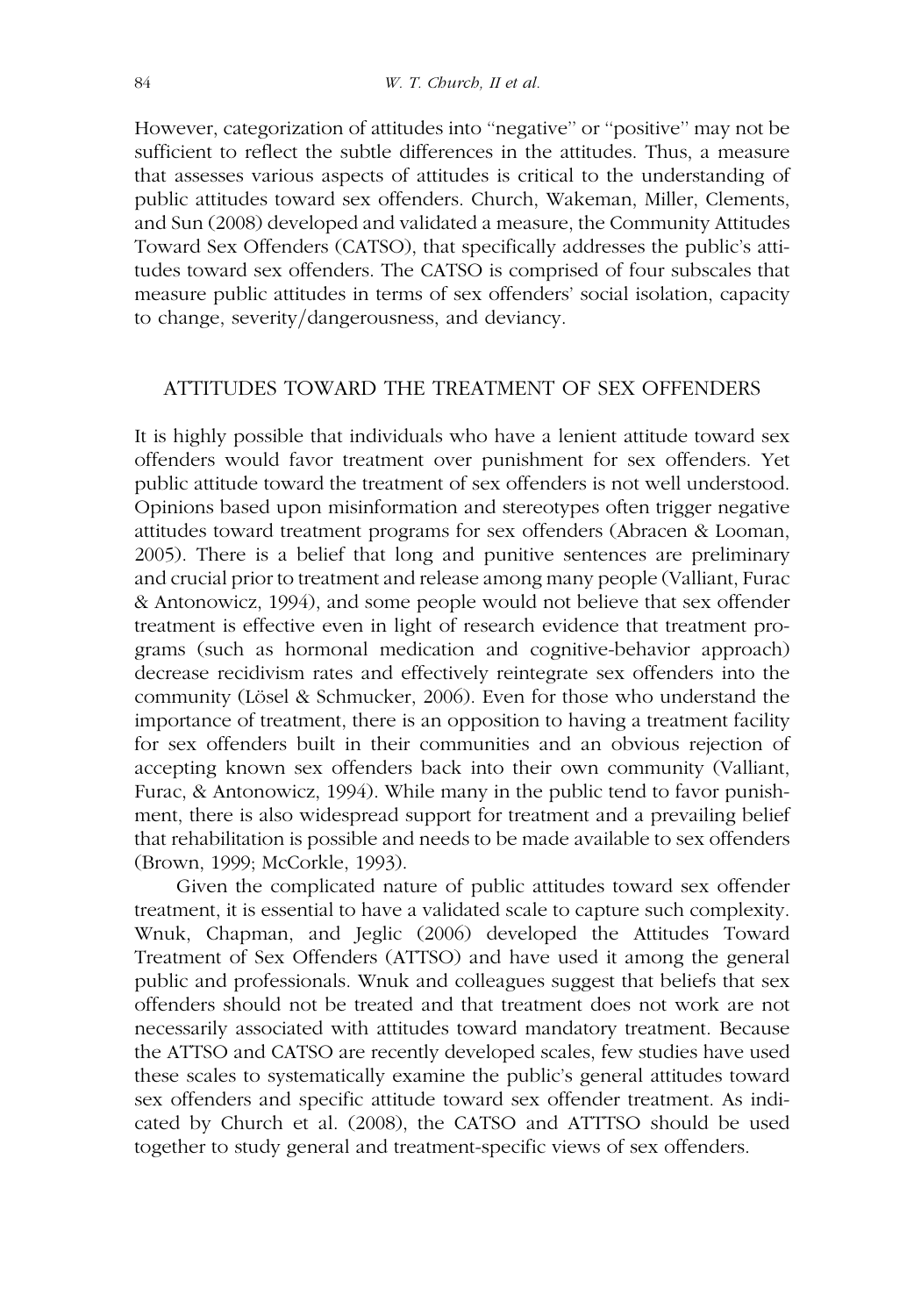## PURPOSES OF STUDY

The purpose of the current study was to examine the relation between predicting variables and the attitudes toward the treatment of sex offenders as hypothesized in Figure 1. As illustrated in Figure 1, demographics (gender, political stance, and history of sex offense of a family member) influence general attitude toward sex offenders and the degree to which the participant's concerns about sex offenders and their general attitudes toward sex offenders directly influence attitudes toward the treatment of sex offenders. Specifically, the study answered the following research questions:

- 1. What are general attitudes toward sex offenders and their specifictreatment views of sex offenders?
- 2. Are the attitudes toward sex offenders associated with the treatment of sex offenders after controlling for factors such as severity of sex offense and demographic variables?
- 3. Does the proposed model fit with the data?



FIGURE 1 Conceptual model predicting attitudes toward treatment of sex offenders. ATTSO = Attitudes Toward Treatment of Sex Offenders; CATSO = Community Attitudes Toward Sex Offenders; VCS = Victim Concern Scale;  ${}^{1}$ Gconcern = general concerns; Vvictim = concerns toward vulnerable or violent crime victims; Tvictim = concerns toward property  $c$ rime/theft victims; and Cvictim = concerns toward culpable victims.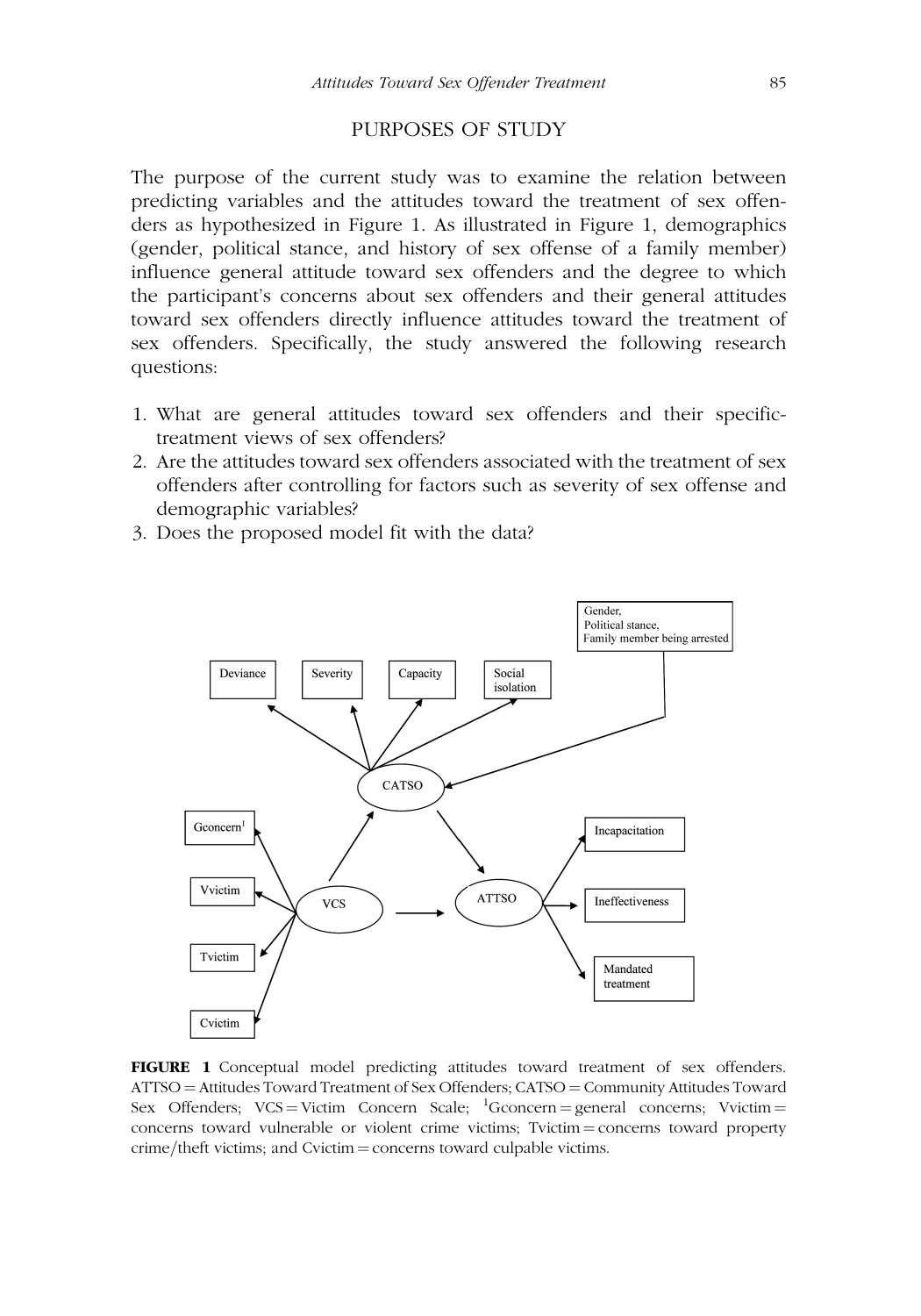## **METHODS**

## Study Design

Because of the difficulty achieving a representative sample of the general public, this study, like many attitudinal studies (Brown, 1999; Vallient, Furac, & Antonowicz, 1994), surveyed a convenience sample of undergraduate students who were enrolled in an introductory psychology class at a Southern public university. Participants were awarded research credit for their participation in this study on ''attitudes relating to victims, offenders, and the law.'' Standardized questionnaires were handed to a total of 344 participants who completed this study; however, 28 participants were removed from the analyses due to high scores on a measure of impression management (the Balanced Inventory of Desirable Responding; for further explanation of exclusion criteria, see Paulhus, 1998), resulting in a total of 316 participants for this analysis. The majority of participants were female (74.7%) and Caucasian (81.0%), with an average age of 18.8 years. The remaining participants racially identified themselves as African American  $(13.3\%)$ , Latino/Hispanic  $(2.2\%)$ , biracial  $(1.3\%)$ , or other ethnicities  $(2.2\%)$ .

## Demographics and Background Variables

In addition to demographic variables such as age, gender, and race, participant's political stance and their family background were assessed. The participants' political stance was measured using a 5-point scale that asked participants to rate the degree of their political stance from 1 (very conservative) to 5 (very liberal). Participants were asked if they had had a family member who had ever been arrested. ''Yes'' was coded 1, and ''No'' was coded 2.

## Predicting Variables

#### THE COMMUNITY ATTITUDES TOWARD SEX OFFENDERS (CATSO)

The CATSO is an 18-item psychometric instrument that assesses attitudes toward sex offenders (Church et al., 2007). The latent construct CATSO consists of four sub-scales: Social Isolation, Capacity to Change, Severity/ Dangerousness, and Deviancy. Participants rated on a six-point scale from 1 (strongly disagree) to 6 (strongly agree) to a given statement. Social Isolation is comprised of five items. For example, one question reads ''Sex offenders have difficulty making friends even if they try real hard.'' Higher scores on this subscale indicate the beliefs about sex offenders as persons who are loners. Capacity to Change is comprised of five items. One question reads ''Convicted sex offenders should never be released from prison.'' Higher scores on this subscale indicate beliefs about sex offenders as persons who are unlikely to change. Severity/Dangerousness is comprised of five items. One question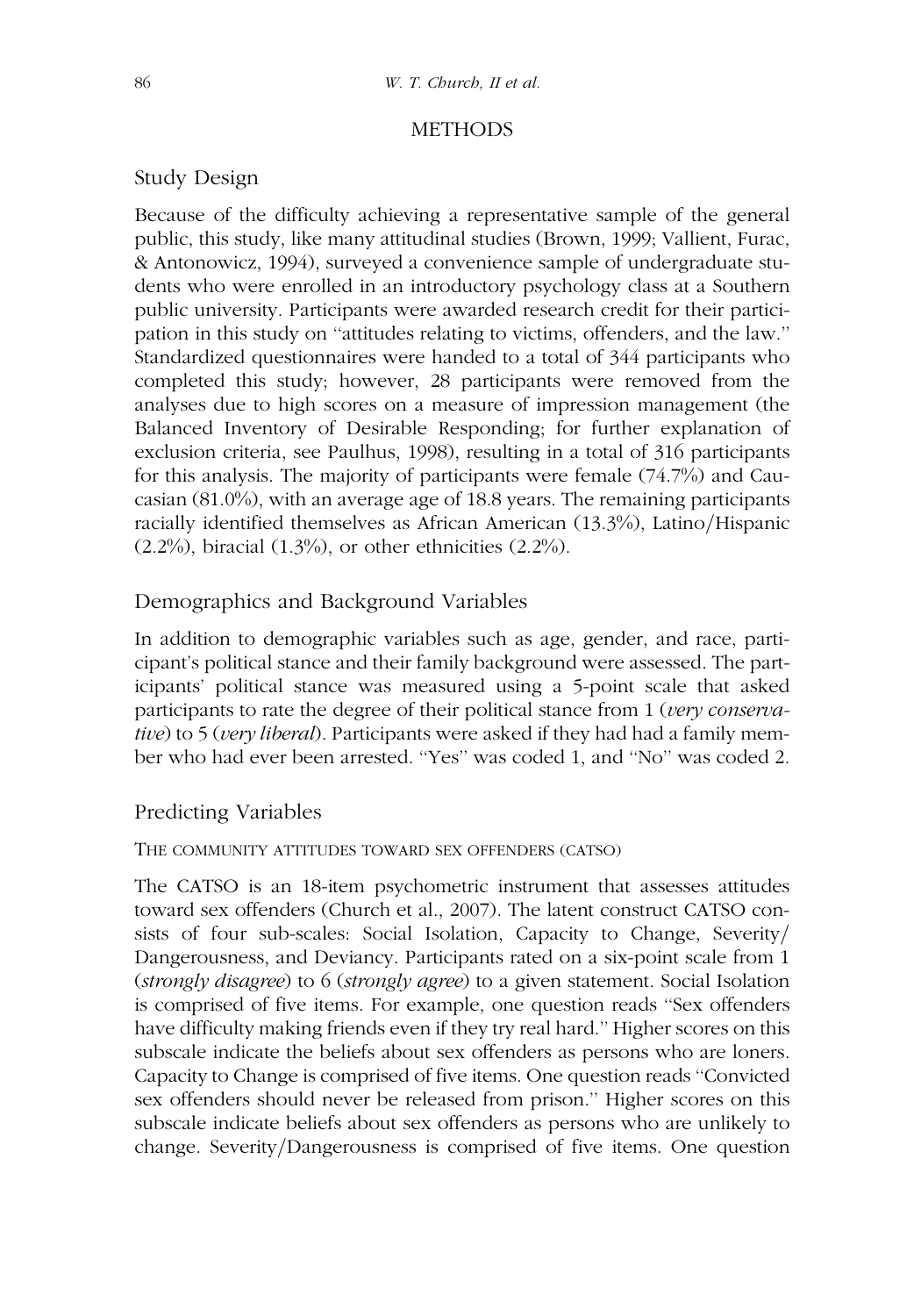reads ''The prison sentences sex offenders receive are much too long when compared to the sentence lengths for other crimes.'' Higher scores on this subscale indicate that sex offenders are especially dangerous and commit overly serious crimes. The Deviancy subscale had three items. One item reads ''Sex offenders have high rates of sexual activity.'' Higher scores indicated sex offenders are sexually preoccupied. The Cronbach alpha values were obtained for each subscale (Social Isolation,  $\alpha = .80$ ; Capacity to Change,  $\alpha = 80$ ; Severity/Dangerousness,  $\alpha = .70$ ; and Deviancy,  $\alpha = .43$ ).

#### THE VICTIM CONCERN SCALE (VCS)

The VCS is a 22-item psychometric instrument that assesses concern for victims (Clements, Brannen, Kirkley, Gordon, & Church, 2006). The VCS assesses participants' level of concern for subcategories of victims: general concern, vulnerable or violent crime victims, property crime/theft victims, and culpable victims. The VCS uses a 5-point rating scale with scores ranging from 1 (not concerned) to 5 (extremely concerned). Higher scores indicate greater concerns about this group of victims. The VCS has demonstrated good internal consistency on this sample (general concern,  $\alpha = .93$ ; violence victims,  $\alpha$  = .91; property victims,  $\alpha$  = .83; and culpable victims,  $\alpha$  = .86).

## Outcome Variable

THE ATTITUDES TOWARD THE TREATMENT OF SEX OFFENDERS (ATTSO)

The ATTSO is 15-item psychometric instrument that assesses attitudes toward the treatment of sex offenders using a 6-point Likert scale ranging from 1 to 6 (Wnuk et al., 2006). The ATTSO consists of three sub-scales: Incapacitation, Treatment Ineffectiveness, and Mandated Treatment. Incapacitation has eight items ranging in score from 8 to 48, with higher scores indicating stronger agreement that sex offenders should not be treated. For example, one item reads ''Sex offenders should never be released''. We obtained a Cronbach alpha of .85 for Incapacitation. Treatment Ineffectiveness has four items ranging in score from 4 to 24, with higher scores indicating stronger agreement that treatment does not work. The Cronbach alpha of Treatment Ineffectiveness was .82. One item reads ''Treatment programs for sex offenders are effective''. Mandated Treatment is comprised of three items ranging in score from 3 to 18, with higher scores indicating stronger agreement that mandatory treatment is necessary. One item reads ''It is important that that all sex offenders being released receive treatment''. We obtained a Cronbach alpha of .68 for this subscale.

#### Data Analysis

Descriptive analyses were used to describe the sample characteristics and the distribution of the two attitude measures. Correlation analyses were then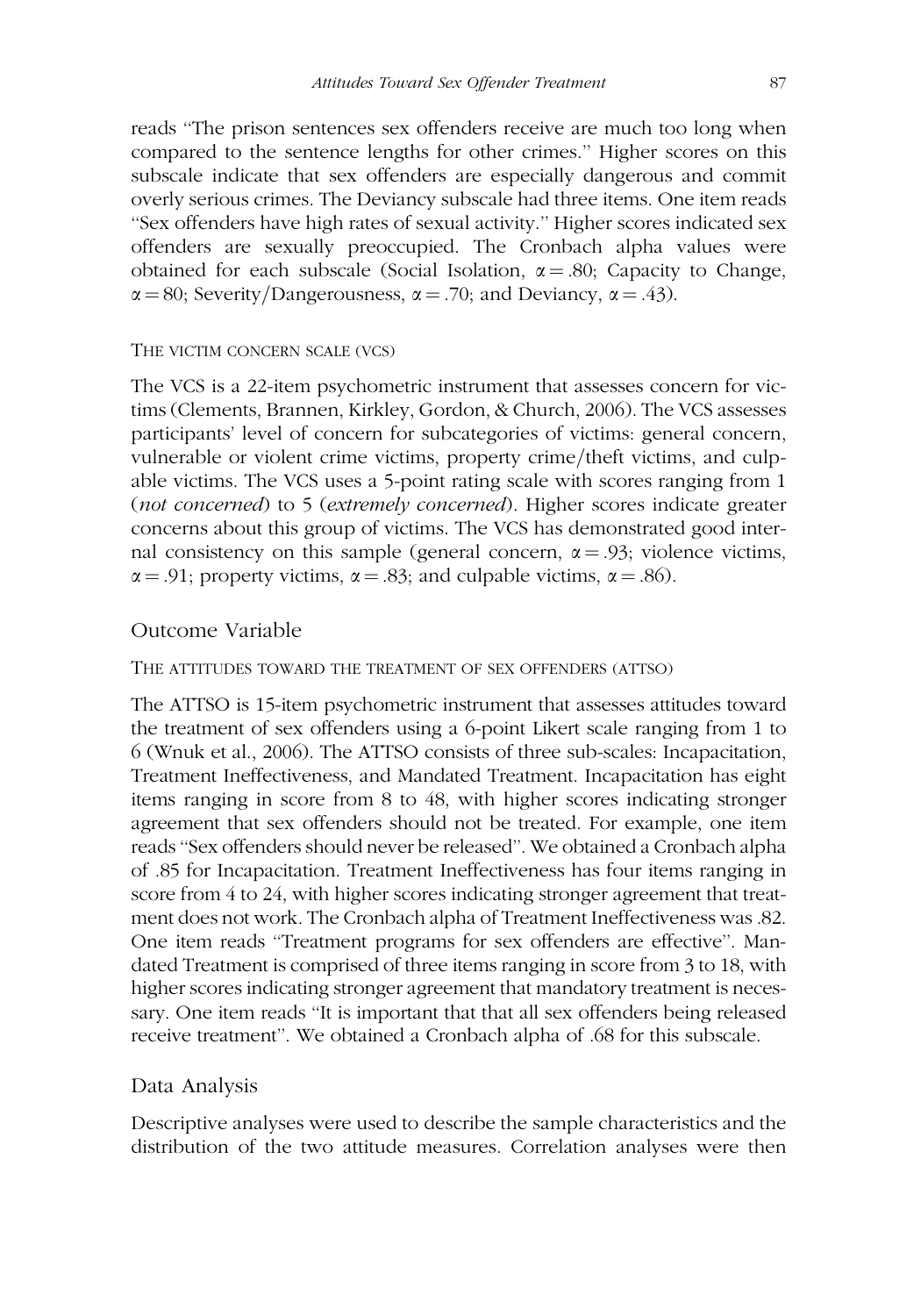performed to reveal the relationships the predicting variables and outcome variable. Finally, a structural equation modeling method using maximum likelihood estimation was used to test the measurement model, and then to examine the hypothesized relationships among these variables via LISREL 8.54 (Schumacker & Lomax, 2004). A significance level of .05 is used across the article unless otherwise noted.

## RESULTS

As presented in Table 1, the average age of the participants was 18.8 years. Fewer than half of them reported that they had a family member who had been arrested. On average, the participants reported a more liberal political stance. Their attitudes toward sex offenders were complex. When examining the CATSO, on average, participant scores were low on three of the four subscales: social isolation ( $M = 13.9$ ,  $SD = 4.2$ ), severity ( $M = 17.2$ ,  $SD = 4.4$ ), and deviance  $(M = 9.2, SD = 2.5)$ . However, when capacity to change was examined, the scores were above average  $(M = 25.1, SD = 3.2)$ . Thus, there is some indication that these participants tend to perceive sex offenders as those who would not change their behaviors. As indicated by the scores of each ATTSO subscale, participants tend to support sex offender treatment  $(M = 23.2,$  $SD = 6.9$ ) and mandatory treatment ( $M = 14.9$ ,  $SD = 2.5$ ), but on average they leaned toward not believing that treatment was effective  $(M = 14.5, SD = 2.2)$ .

| Demographics                         | $\frac{\%}{M}$ (SD) N = 344 | Range    |
|--------------------------------------|-----------------------------|----------|
| Age                                  | 18.8(2.2)                   | 17–47    |
| Female                               | 74.9%                       |          |
| Caucasians                           | 81%                         |          |
| Having a family member been arrested | 43.4%                       |          |
| Political stance                     | 2.5(1.3)                    | $1 - 5$  |
| Predicting variables VCS             |                             |          |
| General concern                      | 30.6(6.6)                   | $8 - 40$ |
| Violent crime victims                | 25.8(3.8)                   | $6 - 30$ |
| Property theft victims               | 12.8(3.5)                   | $4 - 20$ |
| Culpable victims                     | 11.4(3.8)                   | $4 - 20$ |
| <b>CATSO</b>                         |                             |          |
| Social isolation                     | 13.9(4.2)                   | $6 - 30$ |
| Capacity to change                   | 25.1(3.2)                   | $6 - 30$ |
| Severity/Dangerousness               | 17.2(4.4)                   | $6 - 30$ |
| Deviancy                             | 9.2(2.5)                    | $6 - 18$ |
| Outcome variable ATTSO               |                             |          |
| Incapacitation                       | 23.2(6.9)                   | 8–48     |
| Ineffectiveness                      | 14.5(2.2)                   | $4 - 24$ |
| Mandated treatment                   | 14.9(2.5)                   | $3 - 18$ |

TABLE 1 Descriptive Characteristics of the Sample

 $Note. VCS = Victim$  Concern Scale;  $CATSO = \text{Community}$  Attitudes Toward Sex Offenders; ATTSO = Attitudes Toward Treatment of Sex Offenders.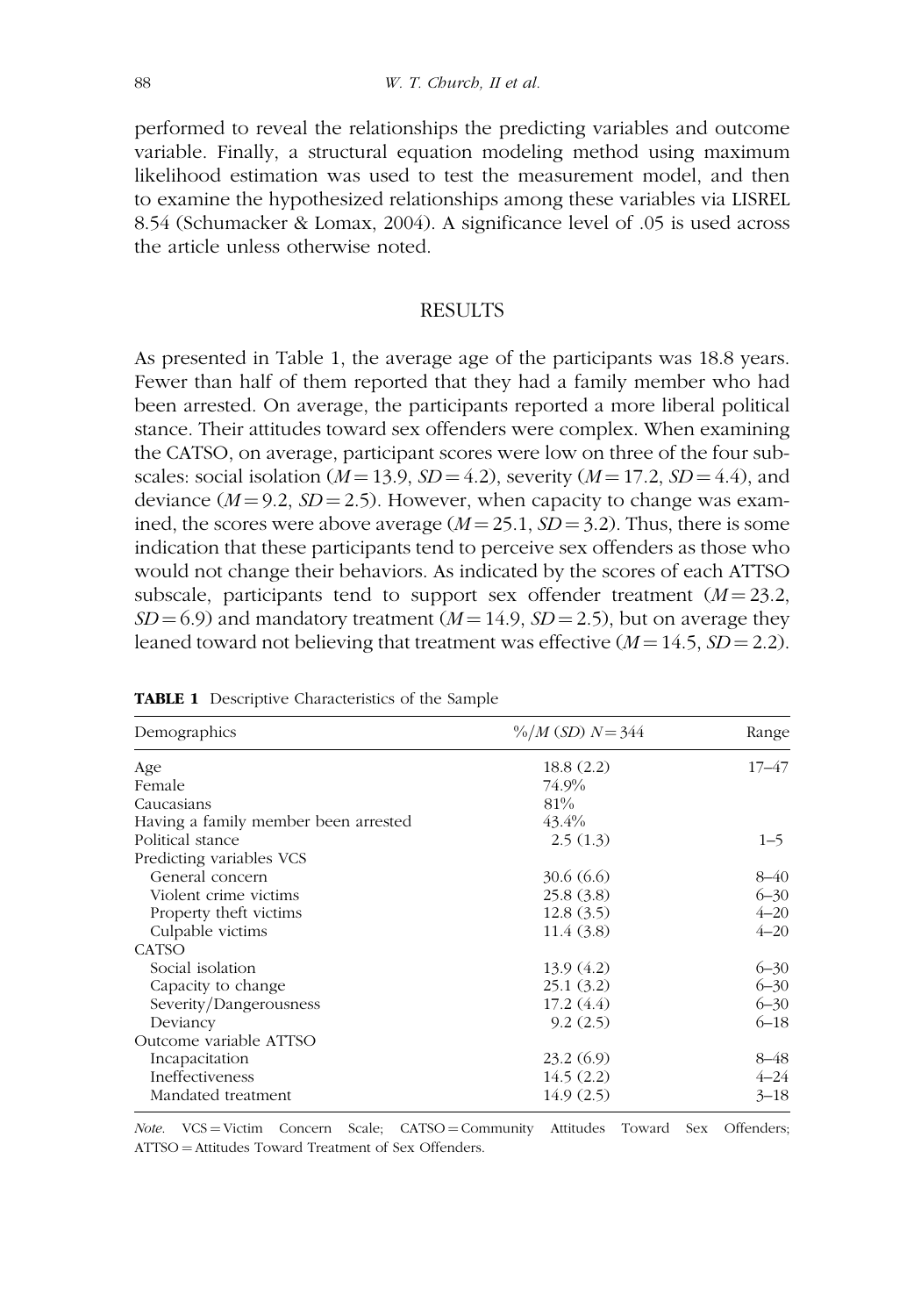Table 2 presents the statistically significant correlations among the study variables. Age and race were not significantly related to any subscale of the ATTSO and thus were excluded from the SEM analysis. Gender, political stance, having a family member who had been arrested, CATSO scores, and VCS scores were significantly related to one of the ATTSO subscales and thus were used in the SEM analysis.

First SEM was run to test the measurement model using maximum likelihood estimation. Schumacker and Lomax (2004) described a variety of model fit indexes including the comparative fit index (CFI), the standardized root mean square residual (SRMR), and the root mean square error of approximation (RMSEA) that should be considered when concluding a model fit. Using the criteria described by Hu and Bentler (2000), a cutoff value close to .95 for CFI, .08 for SRMR, and .06 for RMSEA suggests a good fit between the model and the observed data. The measurement model fit indices are .96 for CFI, .06 for SRMR, and .06 for RMSEA; thus, the measurement model fits the data. All factor loadings on the latent construct are significant except for the dimension of severity/dangerousness on CATSO. It is possible that the other three dimensions (i.e., Social Isolation, Capacity to Change, and Deviance) of CATSO capture the characteristics of sex offenders, while severity/dangerousness taps the nature of the crime.

Second, SEM was run to test the hypothesized relations in the proposed model. Table 3 presents the results of path coefficients among the studied variables and the overall model fit indices. The model fit is acceptable, as CFI = .95, SRMR = .07, RMSEA = .06, and  $\gamma^2 = 124.08/59$  ( $p < .05$ ). Specifically, VCS and CATSO are significant predictors of attitudes toward the

|                              | <b>ATTSO</b>   |                 |                     |
|------------------------------|----------------|-----------------|---------------------|
| Variable                     | Incapacitation | Ineffectiveness | Mandatory treatment |
| Gender                       | $-.11*$        | .04             | .09                 |
| Family member being arrested | .03            | $-.13*$         | .80                 |
| Political stance             | $-.12*$        | $-.03$          | $-.10$              |
| <b>CATSO</b>                 |                |                 |                     |
| Social isolation             | $.25***$       | .01             | $-.13*$             |
| Capacity to change           | $-.01$         | $-.17**$        | $.38**$             |
| Severity/dangerousness       | $.83**$        | $-.62**$        | $.16***$            |
| Deviancy                     | $.15***$       | .08             | $-.12*$             |
| <b>VCS</b>                   |                |                 |                     |
| General concern              | $-.01$         | $-.02$          | $.18***$            |
| Violent crime victim         | $-.04$         | $-.06$          | $.28**$             |
| Theft victim                 | .01            | .04             | $.13*$              |
| Culpable victim              | $-.17**$       | $.15*$          | $-.01$              |

TABLE 2 Correlations among Studied Variables

Note. ATTSO = Attitudes Toward Treatment of Sex Offenders; CATSO = Community Attitudes Toward Sex Offenders; VCS = Victim Concern Scale.

 $p < .05$  level (2-tailed).  $* p < .01$  level (2-tailed).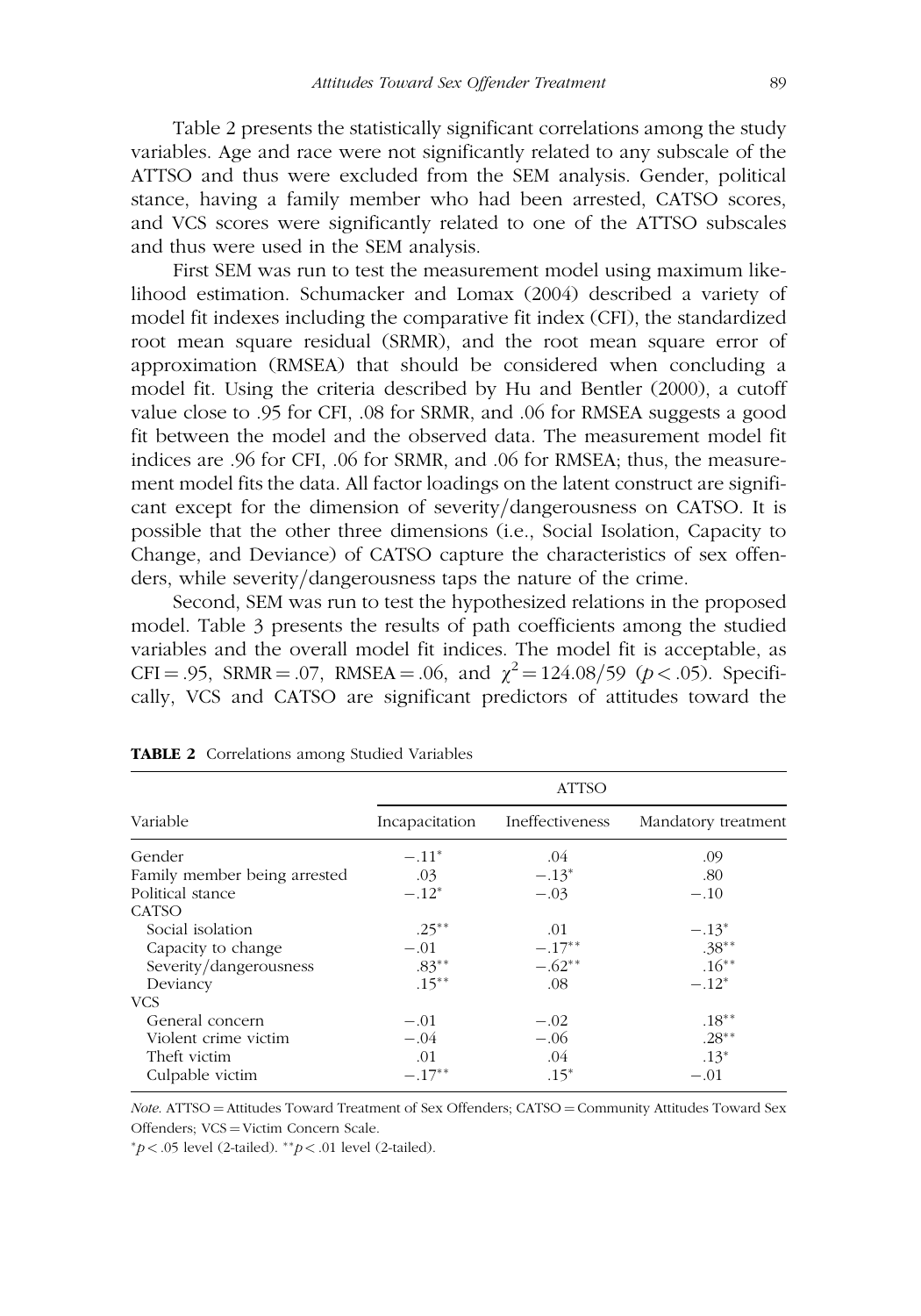| Path                    | Standardized coefficients |  |
|-------------------------|---------------------------|--|
| Gender-CATSO            | $-.31*$                   |  |
| Farrest-CATSO           | .04                       |  |
| Pstance-CATSO           | .05                       |  |
| VCS—CATSO               | $-.28*$                   |  |
| VCS—ATTSO               | $-.06*$                   |  |
| CATSO-ATTSO             | $.13*$                    |  |
| Goodness-of-fit indexes |                           |  |
| $\chi^2$ (63)           | 210.7 $(p < .05)$         |  |
| CFI                     | .95                       |  |
| <b>SRMR</b>             | .07                       |  |
| <b>RMSEA</b>            | -06                       |  |

TABLE 3 Results of Structural Equation Modeling Analyses

 $Note. ATTSO = Attitudes Toward Treatment of Sex Offenders; CATSO = Community$ Attitudes Toward Sex Offenders; VCS = Victim Concern Scale; CFI = Comparative Fit Index; SRMR = Standardized Root Mean Square Residual; RMSEA = Root Mean Square Error of Approximation.

 $p < .05$  level.

treatment of sexual offenders. Those who showed higher levels of concern for victims tend to believe that sex offenders should be treated, that treatment was effective, and that mandated treatment is necessary. Those who showed less positive attitude toward sex offenders tend to believe that sex offenders should not be treated, that treatment was not effective, and that mandated treatment was not necessary. Only one demographic variable predicts ATTSO: Female students tend to have a less negative attitude toward sex offenders than do male students.

# DISCUSSION AND APPLICATIONS TO FORENSIC SOCIAL WORK RESEARCH

The first research question of this study was to address participant's attitudes toward sex offenders and their treatment through using two recently developed attitudinal measures—CATSO and ATTSO—which both demonstrated good internal consistency with this sample. The descriptive findings of this study reveal the complexity of individual attitudes toward sex offenders and specific attitudes toward the treatment of sex offenders. Participants' attitudes toward sex offenders seem to fall into the positive category. Specifically, although sex offenders were perceived to be less likely to change, they were not, in general, perceived as loners, dangerous, or as a sexually occupied group. Although it seems that many participants remain doubtful about the effectiveness of treatment programs, on average, their attitudes toward sex offender treatment indicate that they agree that sex offenders should be treated and that mandated treatment is necessary, a finding consistent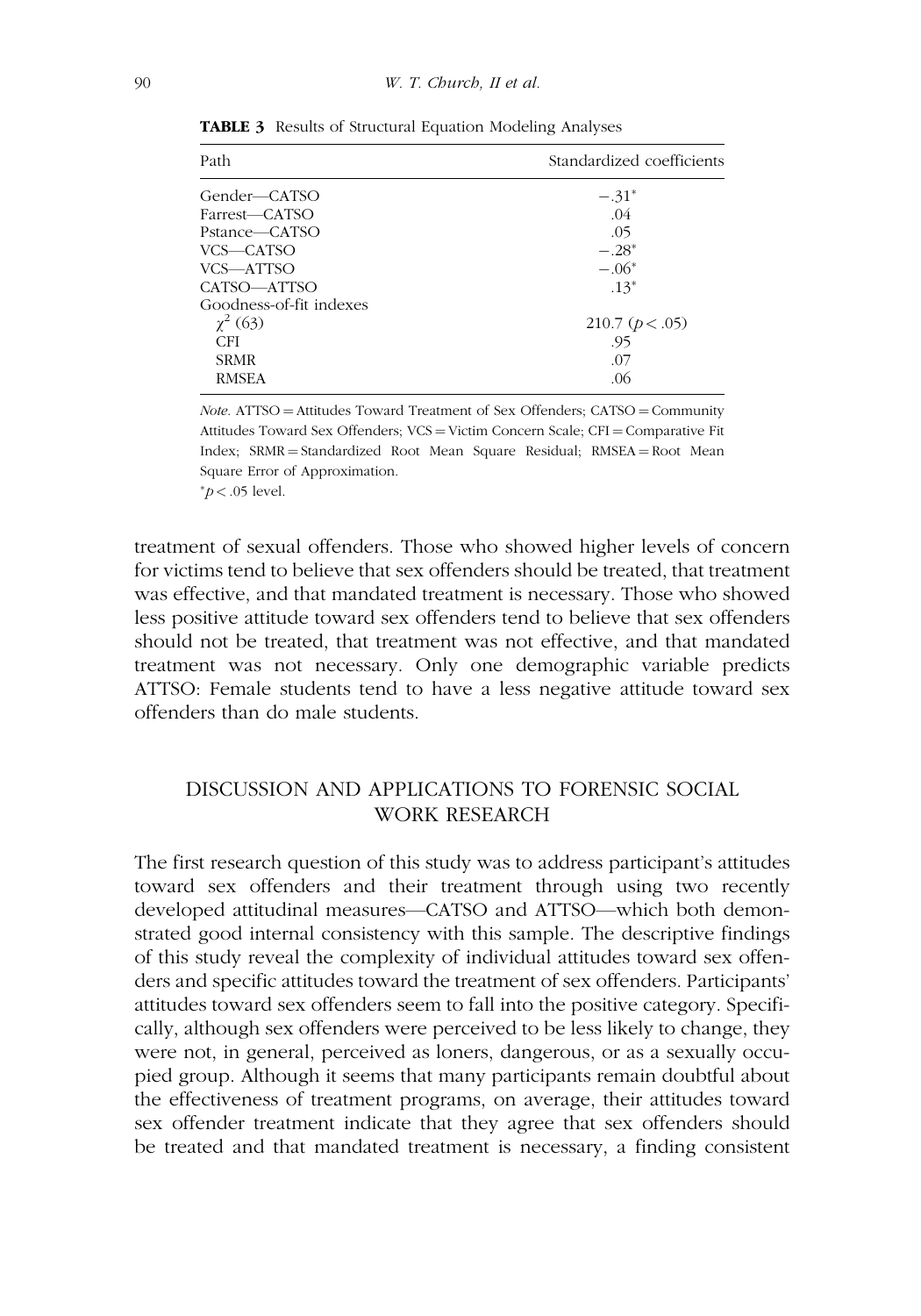with previous findings (Brown, 1999). Such apparently lenient attitudes toward sex offenders in this sample may be due to efforts in academia to promote a rational understanding of sex offenders. College students, a relatively well-educated group, may have more access to unbiased information from research evidence, and thereby may tend to have a less demonized view of sex offenders. We speculate that students might be limited in knowledge of sex offender treatment programs, and thus, remain suspicious about the effectiveness of sex offender treatment programs.

The second research question of this study addressed the significant relationship between the CATSO and the ATTSO. As expected, those who show more negative attitudes toward sex offenders are more likely to hold the belief that sex offenders should not be treated, that treatment is not effective, and that mandated treatment is not necessary. This finding validated our preliminary hypothesis that individual general attitudes toward a social group influence their specific beliefs or attitudes of treatment.

The levels of concern for victims were found to be related to both the CATSO and the ATTSO. These who reported higher levels of concern for victims tended to have less stereotypical attitudes toward sex offenders. They tended to believe that sex offenders should be treated and that mandated treatment is necessary, but remained uncertain about the effectiveness of such treatment. These findings are consistent with what was found by Clements and his colleagues (2006). They asserted that those who endorse a rehabilitation orientation toward offenders express higher levels of concern for victim groups, and a high level of concern for victims does not preclude favor of rehabilitative goals for offenders.

Gender had a significant relationship with the CATSO. Females tended to show less negative attitudes toward sex offenders, a finding that is consistent with previous literature suggesting that women are more compassionate and protective (Haghighia & Lopez, 1998; Johnson, Hughes, & Ireland, 2007; Valliant, Furac, & Antonowicz, 1994). Individuals' political stance and their acquaintance with a family member who had been arrested did not statistically predict their attitude about sex offenders. The insignificance of these two variables could be limited to the college student population under study, and future research should aim to provide insight into these relationships by examining a diverse population.

The last research question of this study focused on whether the proposed model yielded a good fit for the data. The model fit index as discussed in the earlier Results section suggests that the conceptual model fits the data. In this case, the model can be further modified and tested on other populations. The researchers believe that both the CATSO and the ATTSO can be useful tools in the area of public policy so that current sex offender related policies can be made more scientifically and treatment-oriented. Convicted sex offenders are increasingly vulnerable due to recent policies that have become more restrictive and punitive (e.g., preventing sex offenders from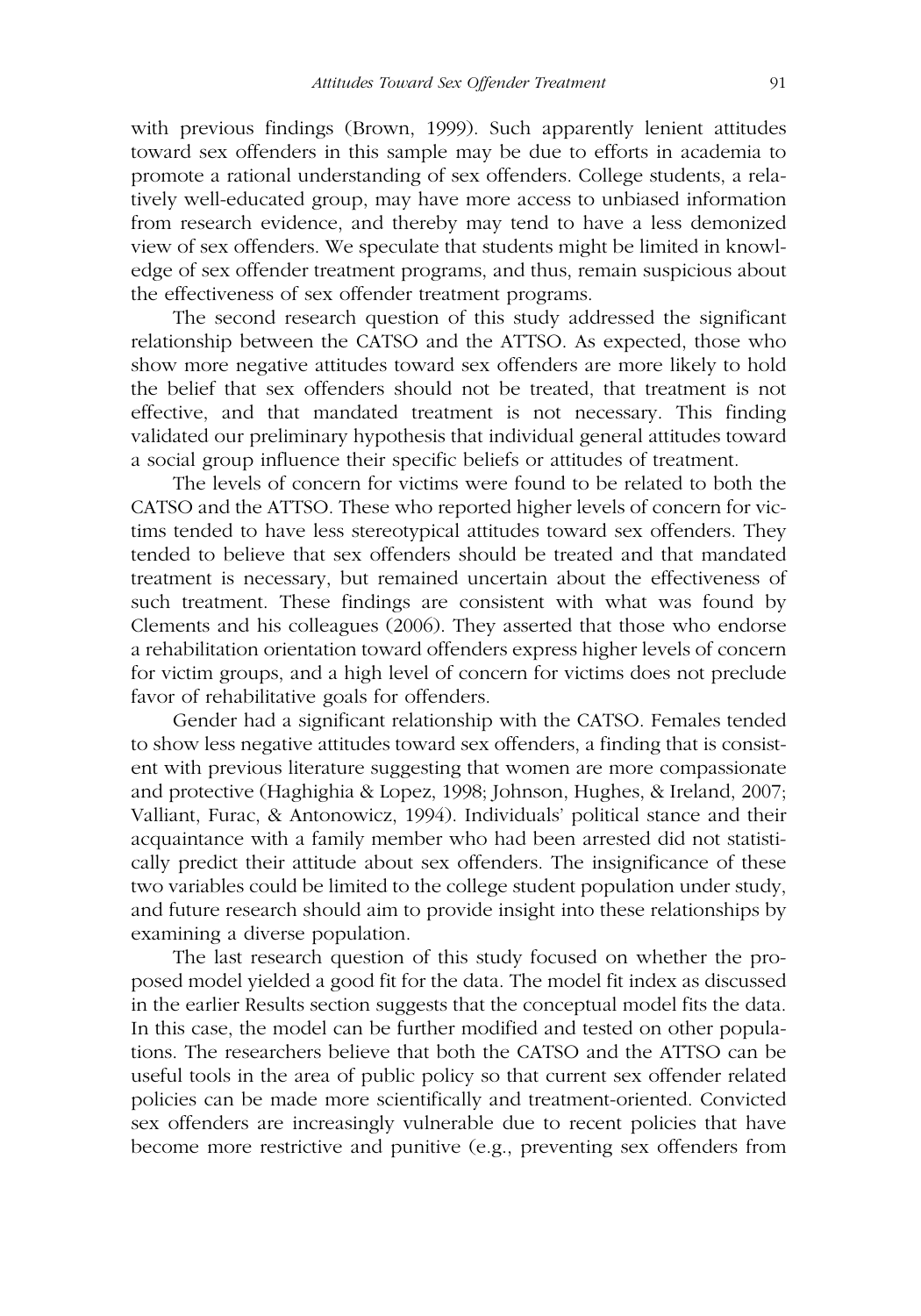living near schools or parks; (Church et al., 2008). Policymakers and program developers should be informed about and remain sensitive to the public's sentimentality through scientific inquiry using validated assessment tools, and, consequently, make policies and programs that are congruent with public attitudes while not alienating convicted sexual offenders. Researchers in this area and practitioners who work with sex offenders need to pay more attention to the treatment outcomes for this population. Information needs to be distributed to the public in a timely and understandable manner to help form public attitudes that are based in science and not emotional reaction.

This study represents an initial effort to explore the relationship between general attitudes and treatment specific attitudes toward sex offenders among a sample of non-professionals (i.e., social workers, psychologists, police officers, etc.). A close connection between these two measures of attitudes indicates that findings from this study could serve as preliminary evidence on which to build future research into public attitudes toward sex offenders and treatments for them.

Although the effectiveness of sexual offender treatment has been supported by a number of studies (e.g., Abracen & Looman, 2005; Marshall & Barbaree, 1988; Marshall, Jones, Ward, Johnston, & Barbaree, 1991), the public opinions toward sex offender are punitive due to the stereotype of sex offenders and strong emotion attached to sexual crime. Consequently, the legislation has a history of harshness toward sexual offenders in response to such a strong but skewed public opinion (Quinn, Forsyth, & Mullen-Quinn, 2004).

The important goals of social work practice, whether with sex offenders or victims, are not only to change the stereotype of sex offenders and people's general attitudes toward them, but also to advocate for the appropriate treatment. These efforts may, in turn, promote more appropriate policy than containment and monitoring to prevent re-offenses. In a social work educational setting, it is important to increase our students' confidence in the effectiveness of evidence-based treatment programs. For example, social work students may be sympathetic toward sex offenders but remain discouraged to work with this group as a result of stereotypes or lack of knowledge surrounding successful treatment programs. Thus, the focus of social work education could be on forming an evidence-based attitude toward effectiveness of treatment programs, broadening their horizon by cultivating a professional attitude toward sex offenders and other criminal groups, and inspiring them to come up with novel treatment programs.

Beyond the classroom setting, the ATTSO and CATSO can be used among social work professionals or program developers. Knowledge of their attitudes toward this group would better prepare professionals to deliver appropriate and adequate services to this stigmatized population. Findings of this study convey a message for policymakers that it is essential to incorporate the public in changing restrictive and punitive policies, which are not the optimal solution in helping sex offenders to change. Promoting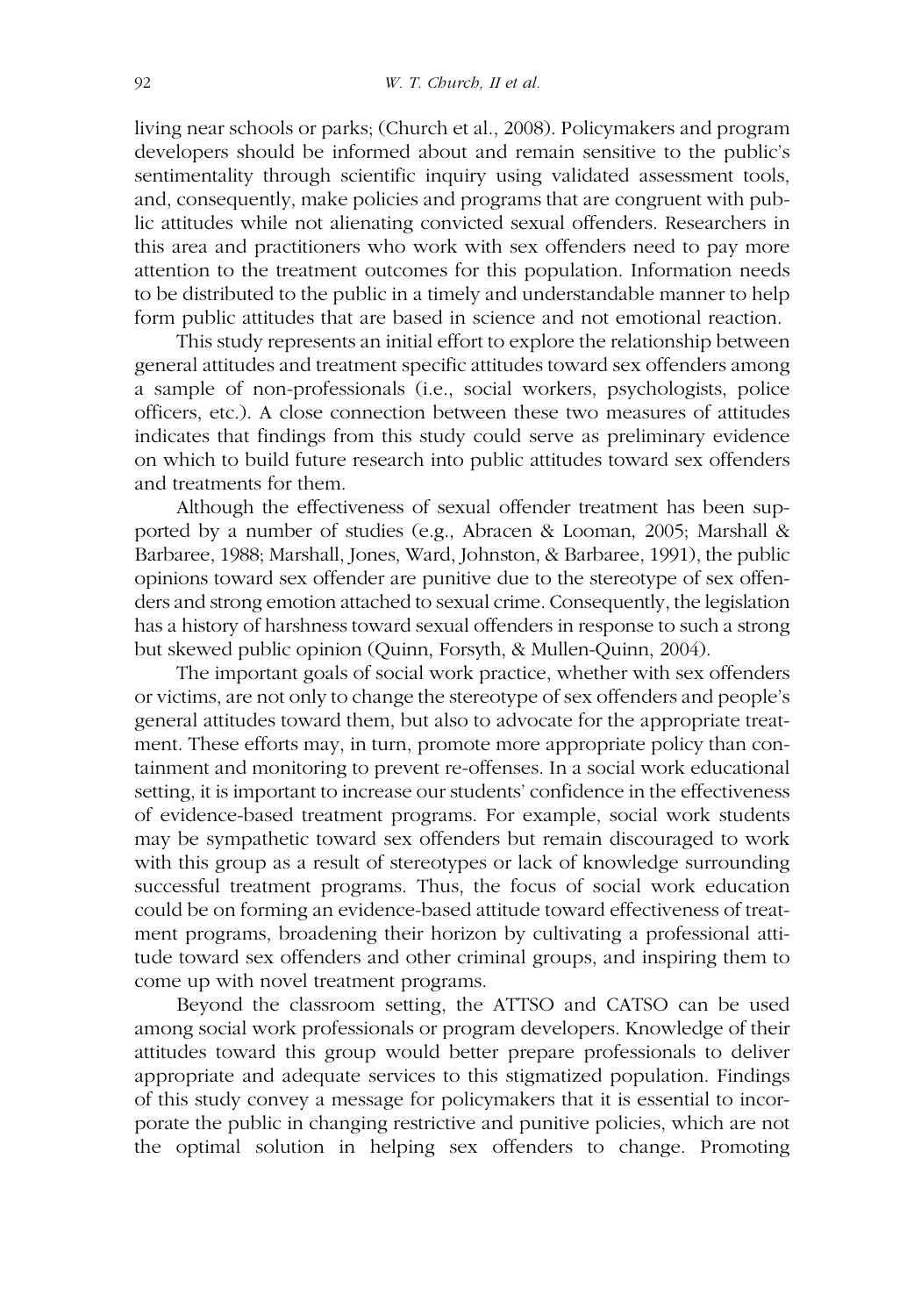treatment-oriented programs can avoid negative consequences for sex offenders as well as negative consequences for the public.

This study has several limitations. First, its nature of a cross-sectional design prevents the identification of a cause effect that is implied in the conceptual model. It is possible that individuals' general attitudes toward sex offenders influence their attitudes toward sex offender treatment, which in turn reinforce their general attitudes toward sex offenders. Future studies may clarify this issue by using a longitudinal study design to explore the dynamics of the two interrelated attitudes.

Second, participants were recruited from a public southern university. The student body primarily consists of individuals who come from the ''Bible Belt'' and have strong conservative beliefs. In addition, the sample is limited due to the inclusion of predominant groups who are young (93% below age 21), female (74.9%), and White (84.1%). For these reasons, they may not be representative of the university population in the United States, and the researchers do not intend to infer that this sample is representative either of a student population or of the general population. At present, the authors are seeking to address this limitation through replication studies using diverse community samples. Comparable findings will raise the level of confidence in the reliability and validity of the CATSO and improve its generalizability.

Finally, the predictive validity of the CATSO has not yet been fully addressed. Future studies need to examine relations between the CATSO scores and other indicators of public views about sex offenders (e.g., community policies and legislation) and attitudes toward other offenders and crime-related issues (e.g., punishment, due process, etc.; Church et al., 2008). It is important to incorporate an understanding of how attitudes toward sex offenders overlap or contrast with broader justice-related attitudes.

Steps to further establish the reliability and validity of the CATSO include additional replications evaluating its utility with other populations and possibly testing the instrument's sensitivity to attitude change as a function of educational interventions, dramatic community events (e.g., a sex offender moving into a community), or personal experiences with victimization (Church, Brannen, Baldwin, & Clements, 2009).

## **REFERENCES**

- Abracen, J., & Looman, J. (2005). Developments in the assessment and treatment of sexual offenders: Looking backward with a view to the future. Journal of Interpersonal Violence, 20(1), 12–19.
- Brown, S. (1999). Public attitudes toward the treatment of sex offenders. Legal and Criminological Psychology, 4, 239–252.
- Church, W. T., Baldwin, J., Brannen, D. N., & Clements, C. B. (2009). An exploratory study of social work student's attitudes toward mentally ill offenders. Best Practices in Mental Health, 5(2), 29–39.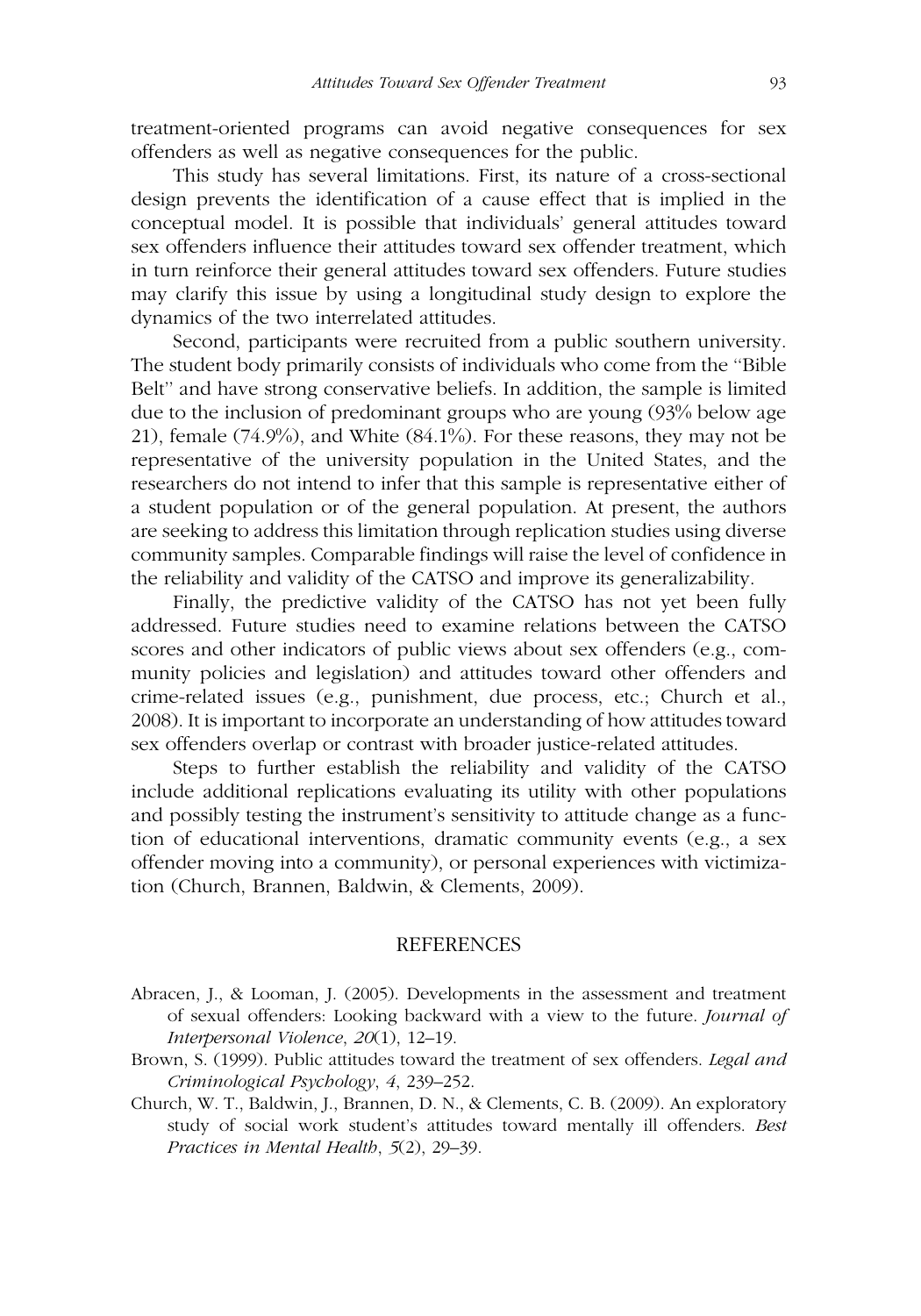- Church, W. T., Wakeman, E., Miller, S., Clements, C.B., & Sun, F. (2008). Community attitudes toward sex offenders: The development of a psychometric assessment instrument. Research on Social Work, 18, 251-259.
- Clements, C. B., Brannen, D. N., Kirley, S. M., Gordon, T., & Church, W.T. (2006). The measurement of concern about victims: Empathy, victim advocacy, and the Victim Concern Scale (VCS). Legal and Criminological Psychology, 11, 283–295.
- Fedoroff, J. P., & Moran, B. (1997). Myths and misconceptions about sex offenders. The Canadian Journal of Human Sexuality, 6, 263–276.
- Ferguson, K., & Ireland, C. A. (2006). Attitudes towards sex offenders and the influence of offence type: A comparison of staff working in a forensic setting and students. British Journal of Forensic Practice, 8(2), 10–19.
- Griffin, M. P., & West, D.  $\tilde{A}$ . (2006). The lowest and the low? Addressing the disparity between community view, public policy, and treatment effectiveness for sex offenders. Law & Psychology Review, 30, 143–170.
- Haghighia, B., & Lopez, A. (1998). Gender and perception of prisons and prisoners. Journal of Criminal Justice, 26, 453–464.
- Hu, L., & Bentler, P. M. (2000). Cutoff criteria for fit indexes in covariance structure analysis: Conventional criteria versus new alternatives. Structural Equation Modeling, 6(1), 1–55.
- Hogue, T. E. (1993). Attitudes towards prisoners and sexual offenders. Issues in Criminal & Legal Psychology, 19, 23–32.
- Johnson, H., Hughes, J. G., & Ireland, J. L. (2007). Attitudes towards sex offenders and the role of empathy, locus of control and training: A comparison between a probationer police and general public sample. The Police Journal, 80, 28–54.
- Lea, S., Auburn, T., & Kibblewhite, K. (1999). Working with sex offenders: The perceptions and experiences of professionals and paraprofessionals. International Journal of Offender Therapy and Comparative Criminology, 43(1), 103–119.
- Lösel, F., & Schmucker, M. (2006). The effectiveness of treatment for sexual offenders: A comprehensive meta-analysis. Journal of Experimental Criminology, 1, 117–146.
- Marshall, W. L., & Barbaree, H. E. (1988). The long-term evaluation of a behavioral treatment program for child molesters. Behaviour Research and Therapy, 26, 499–511.
- Marshall, W. L., Jones, R., Ward, T., Johnston, P., & Barbaree, H. E. (1991). Treatment outcome with sex offenders. Clinical Psychology Review, 11, 464-485.
- McCorkle, R. C. (1993). Research note: Punish and rehabilitate? Public attitudes toward six common crimes. Crime & Delinquency, 39, 240-252.
- Paulhus, D. L. (1998). The Paulhus deception scales: BIDR version 7. Toronto, Canada and Buffalo, NY: Multi-Health Systems.
- Purvis, M., Ward, T., & Devilly, G. (2003). Community corrections officers attributions for sexual offending against children. Journal of Child Sexual Abuse, 11, 101–123.
- Quinn, J., Forsyth, C., & Mullen-Quinn, C. (2004). Societal reaction to sex offenders: A review of the origins and results of the myths surrounding their crimes and treatment amenability. Deviant Behaviors, 25, 215–232.
- Schumacker, R. E., & Lomax, R. G. (2004). A beginner's guide to structural equation modeling. New Jersey: Lawrence Erlbaum Associates.